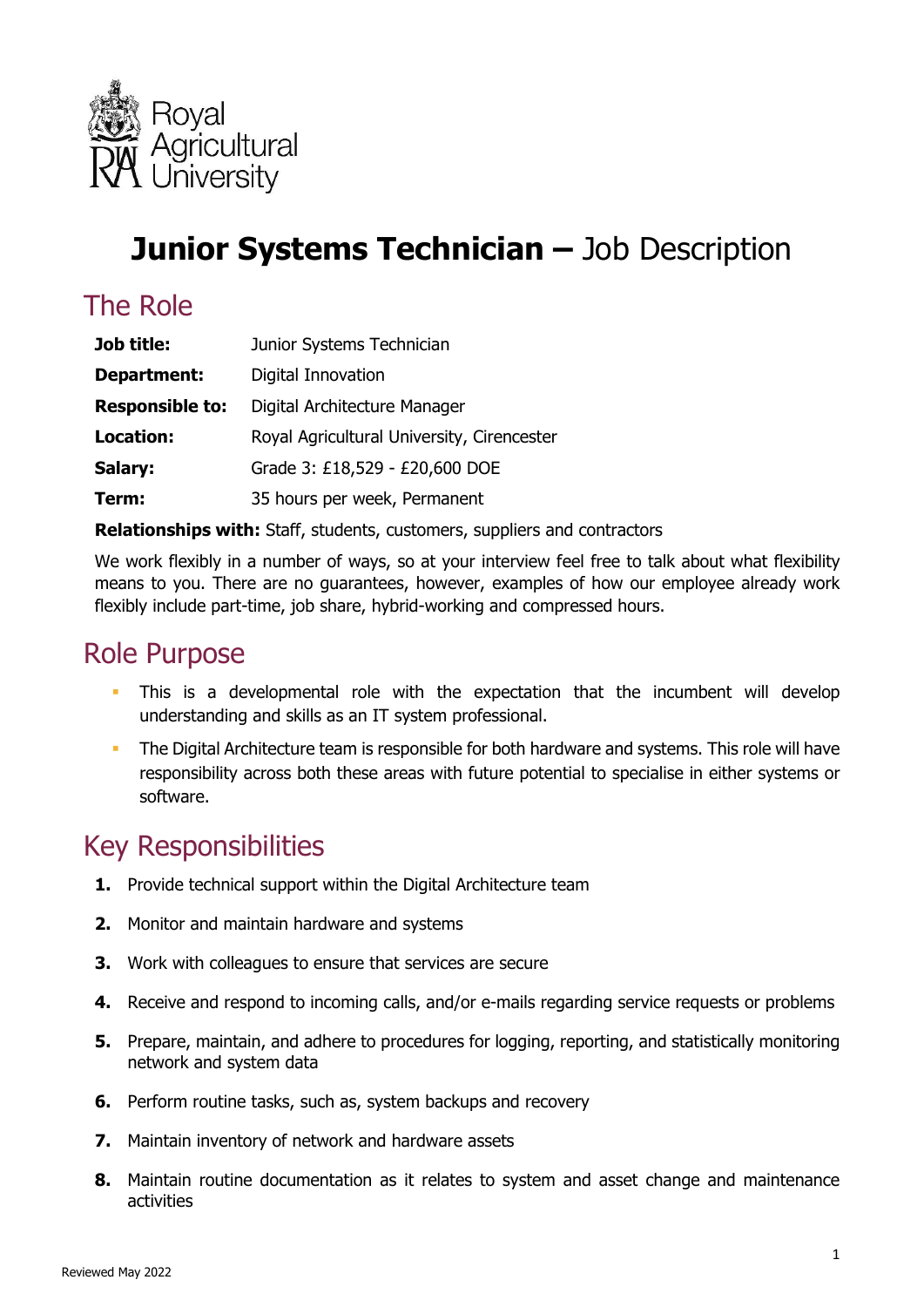- **9.** As directed, undertake configuration and management of systems e.g. CRM
- **10.** Support of the University telephone systems
- **11.** Work both in partnership with the Digital Architecture team and across the University, to develop an in-depth understanding, and documentation, of the University's requirements for management information and pedagogic services and systems.
- **12.** As directed, develop, test, and maintain new and existing student-facing websites and webbased applications to meet the University's business needs.
- **13.** Participate in the development of enhancements to both real-time and batch interfaces, using middleware and web technologies, between a number of locally and remotely hosted systems, including but not limited to the University's Student Records, Finance, Accommodation, Library, HR and Payroll systems.
- **14.** Conduct and document testing at unit and system level and assist with end-user acceptance testing.
- **15.** Participate in the delivery of knowledge transfer to end users on new business applications and to technical staff on new technologies.
- **16.** Provide support as required to staff, students, guests and visitors by assisting with any digital issues they may have encountered, as required.
- **17.** Investigate and resolve issues elevated by the Digital Operations team, working with suppliers when required and monitoring their progress through to resolution.
- **18.** Undertake on-going personal and professional-based development, ensuring skills and knowledge are up to date so that the role is performed to the required level.
- **19.** Carry out such other tasks as may be requested by the Director of Digital Innovation and Digital Architecture Manager.

#### General responsibilities

- The University is committed to equality of opportunity. All staff are required to comply with current legislation, University policies and good practice guidance.
- All staff are required to act in a way that safeguards the health and wellbeing of children and Managers have a responsibility to ensure their team members understand their individual vulnerable adults at all times. The post holder must be familiar with and adhere to appropriate safeguarding policies and guidance and participate in related mandatory/statutory training. responsibilities with regard to safeguarding children and vulnerable adults.
- All staff are required to participate in the University appraisal process and should ensure they are familiar with the process and plan time to prepare for their appraisal. Following the appraisal, staff are expected to undertake in any necessary learning and development and work towards the objectives that have been set.
- The University expects staff to attend any training designated as mandatory and to undertake learning and development activities to support their role. Managers must facilitate learning and development within their teams.
- It is a condition of employment that staff will not disclose any information obtained in the course of their duties other than to those entitled to receive it. The post holder must ensure that the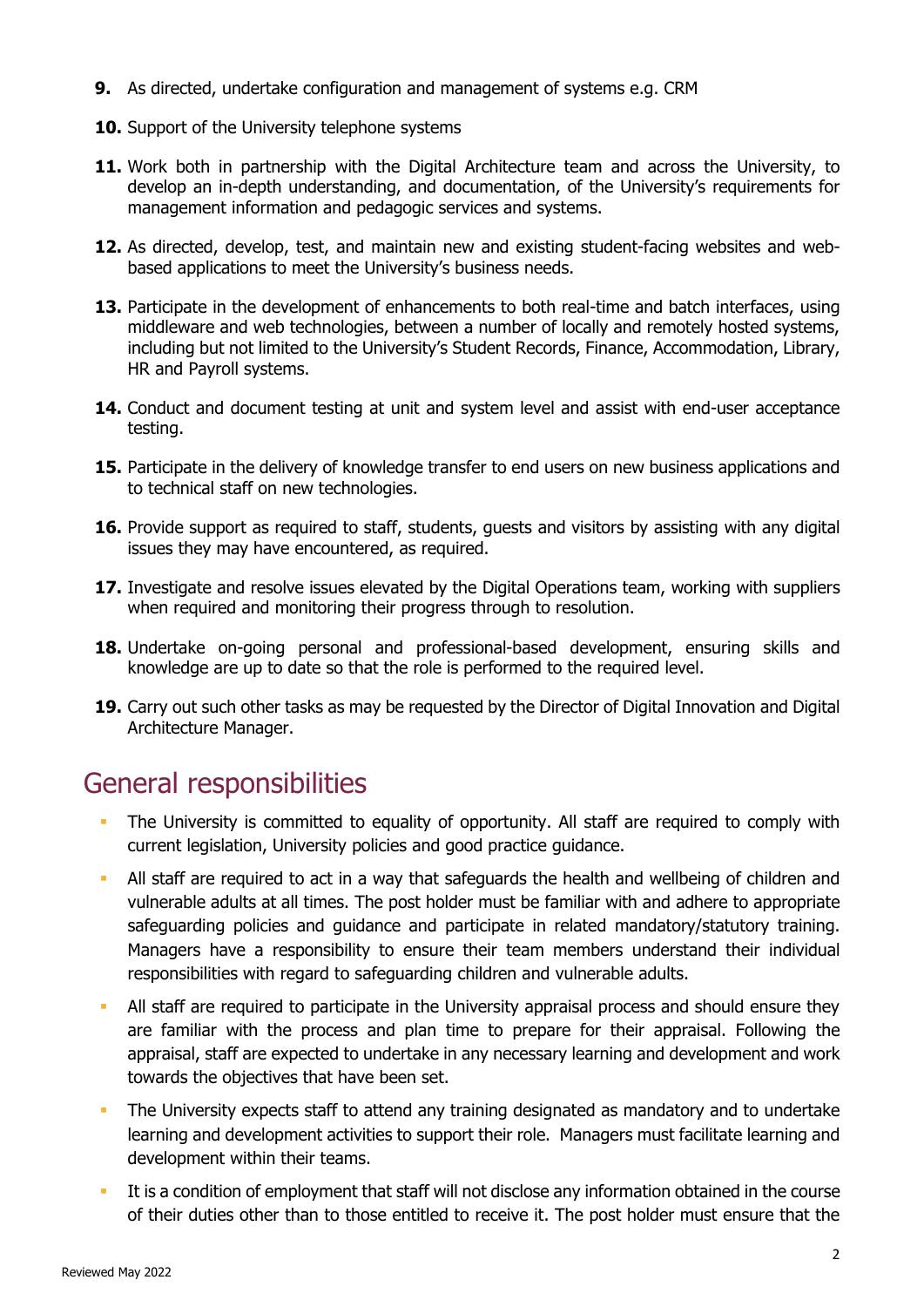confidentiality of personal data remains secure and that restricted information or highly restricted information to which they have access remains confidential during and after their employment at Royal Agricultural University. All staff must undergo appropriate data protection training as required.

- All absence from work must be reported in accordance with the University's absence procedures and recorded on iTrent.
- The University acknowledges its responsibility to provide a safe, smoke free environment, to its employees, service users and visitors. It is the policy of the University not to allow smoking on University premises other than in specifically designated areas.

### Person Specification

| <b>Requirements</b><br>The post holder must be able to demonstrate:                                          | <b>Essential</b><br>or<br><b>Desirable</b> | <b>Measured By</b><br>A) Application Form<br>B) Interview<br>C) Presentation /<br><b>Practical Exercise</b> |  |  |
|--------------------------------------------------------------------------------------------------------------|--------------------------------------------|-------------------------------------------------------------------------------------------------------------|--|--|
| <b>Qualifications</b>                                                                                        |                                            |                                                                                                             |  |  |
| Educated to A level in computer sciences or equivalent qualification<br>or experience in a related field     | E                                          | A, B                                                                                                        |  |  |
| Professional qualifications (e.g. Microsoft certification)                                                   | D                                          | A, B                                                                                                        |  |  |
| <b>Experience</b>                                                                                            |                                            |                                                                                                             |  |  |
| Previous experience of working in the UK Higher Education sector                                             | D                                          | A, B                                                                                                        |  |  |
| Experience of IT systems and their support and maintenance                                                   | D                                          | A, B                                                                                                        |  |  |
| <b>Skills</b>                                                                                                |                                            |                                                                                                             |  |  |
| Experience of work within a fast-changing business and technical<br>environment                              | D                                          | A, B                                                                                                        |  |  |
| Evidence of self-motivation, proactive with a positive attitude,<br>notably to identify service improvements | Ε                                          | A, B                                                                                                        |  |  |
| Ability to design database structures to meet technical requirements                                         | D                                          | A, B                                                                                                        |  |  |
| Ability to produce well-structured and documented code                                                       | D                                          | A, B                                                                                                        |  |  |
| Ability to follow technical test scripts and associated documentation                                        | D                                          | A, B                                                                                                        |  |  |
| Working knowledge of some of the following technologies:                                                     |                                            |                                                                                                             |  |  |
| Database configuration e.g. MS SQL<br>I.                                                                     | D                                          | A, B                                                                                                        |  |  |
| Programming languages e.g. .Net, C#, HTML/CSS, XML                                                           | D                                          | A, B                                                                                                        |  |  |